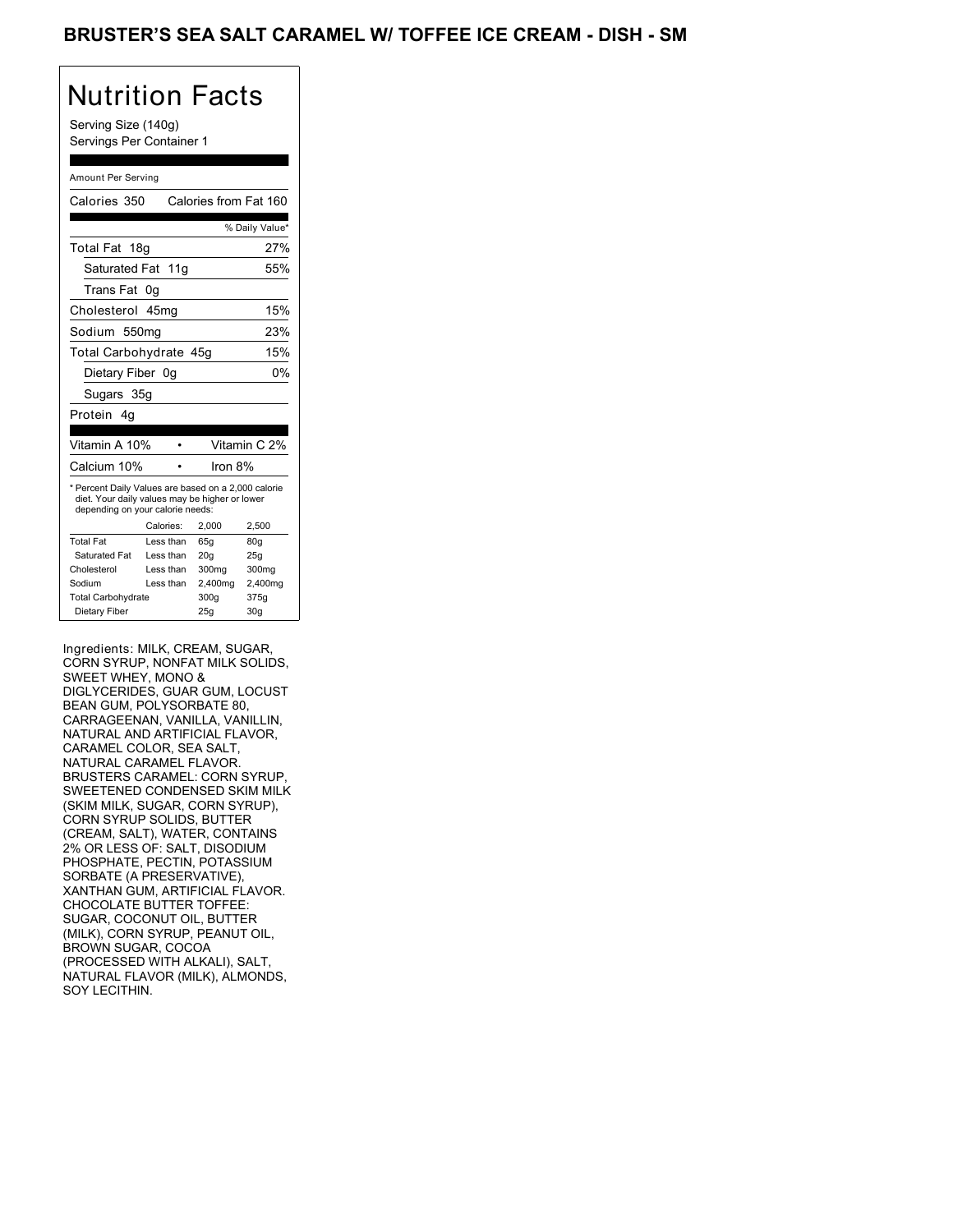#### BRUSTER'S SEA SALT CARAMEL W/ TOFFEE ICE CREAM - DISH - REG

# Nutrition Facts

Serving Size (210g) Servings Per Container 1

#### Amount Per Serving

| Calories 530                                                                                                                              |           | Calories from Fat 240 |                |
|-------------------------------------------------------------------------------------------------------------------------------------------|-----------|-----------------------|----------------|
|                                                                                                                                           |           |                       | % Daily Value* |
| Total Fat 27g                                                                                                                             |           |                       | 41%            |
| Saturated Fat 16g                                                                                                                         |           |                       | 82%            |
| Trans Fat                                                                                                                                 | 0g        |                       |                |
| Cholesterol                                                                                                                               | 65mg      |                       | 22%            |
| Sodium 830mg                                                                                                                              |           |                       | 35%            |
| Total Carbohydrate 67q                                                                                                                    |           |                       | 22%            |
| Dietary Fiber 0q                                                                                                                          |           |                       | 0%             |
| Sugars 53g                                                                                                                                |           |                       |                |
| Protein<br>6q                                                                                                                             |           |                       |                |
| Vitamin A 15%                                                                                                                             |           |                       | Vitamin C 4%   |
| Calcium 20%                                                                                                                               |           | Iron 10%              |                |
| * Percent Daily Values are based on a 2,000 calorie<br>diet. Your daily values may be higher or lower<br>depending on your calorie needs: |           |                       |                |
|                                                                                                                                           | Calories: | 2,000                 | 2,500          |
| <b>Total Fat</b>                                                                                                                          | Less than | 65q                   | 80g            |
| Saturated Fat                                                                                                                             | Less than | 20q                   | 25q            |
| Cholesterol                                                                                                                               | Less than | 300mg                 | 300mg          |
| Sodium                                                                                                                                    | Less than | 2,400mg               | 2,400mg        |
| <b>Total Carbohydrate</b>                                                                                                                 |           | 300g                  | 375g           |
| Dietary Fiber                                                                                                                             |           | 25q                   | 30q            |

Ingredients: MILK, CREAM, SUGAR, CORN SYRUP, NONFAT MILK SOLIDS, SWEET WHEY, MONO & DIGLYCERIDES, GUAR GUM, LOCUST BEAN GUM, POLYSORBATE 80, CARRAGEENAN, VANILLA, VANILLIN, NATURAL AND ARTIFICIAL FLAVOR, CARAMEL COLOR, SEA SALT, NATURAL CARAMEL FLAVOR. BRUSTERS CARAMEL: CORN SYRUP, SWEETENED CONDENSED SKIM MILK (SKIM MILK, SUGAR, CORN SYRUP), CORN SYRUP SOLIDS, BUTTER (CREAM, SALT), WATER, CONTAINS 2% OR LESS OF: SALT, DISODIUM PHOSPHATE, PECTIN, POTASSIUM SORBATE (A PRESERVATIVE), XANTHAN GUM, ARTIFICIAL FLAVOR. CHOCOLATE BUTTER TOFFEE: SUGAR, COCONUT OIL, BUTTER (MILK), CORN SYRUP, PEANUT OIL, BROWN SUGAR, COCOA (PROCESSED WITH ALKALI), SALT, NATURAL FLAVOR (MILK), ALMONDS, SOY LECITHIN.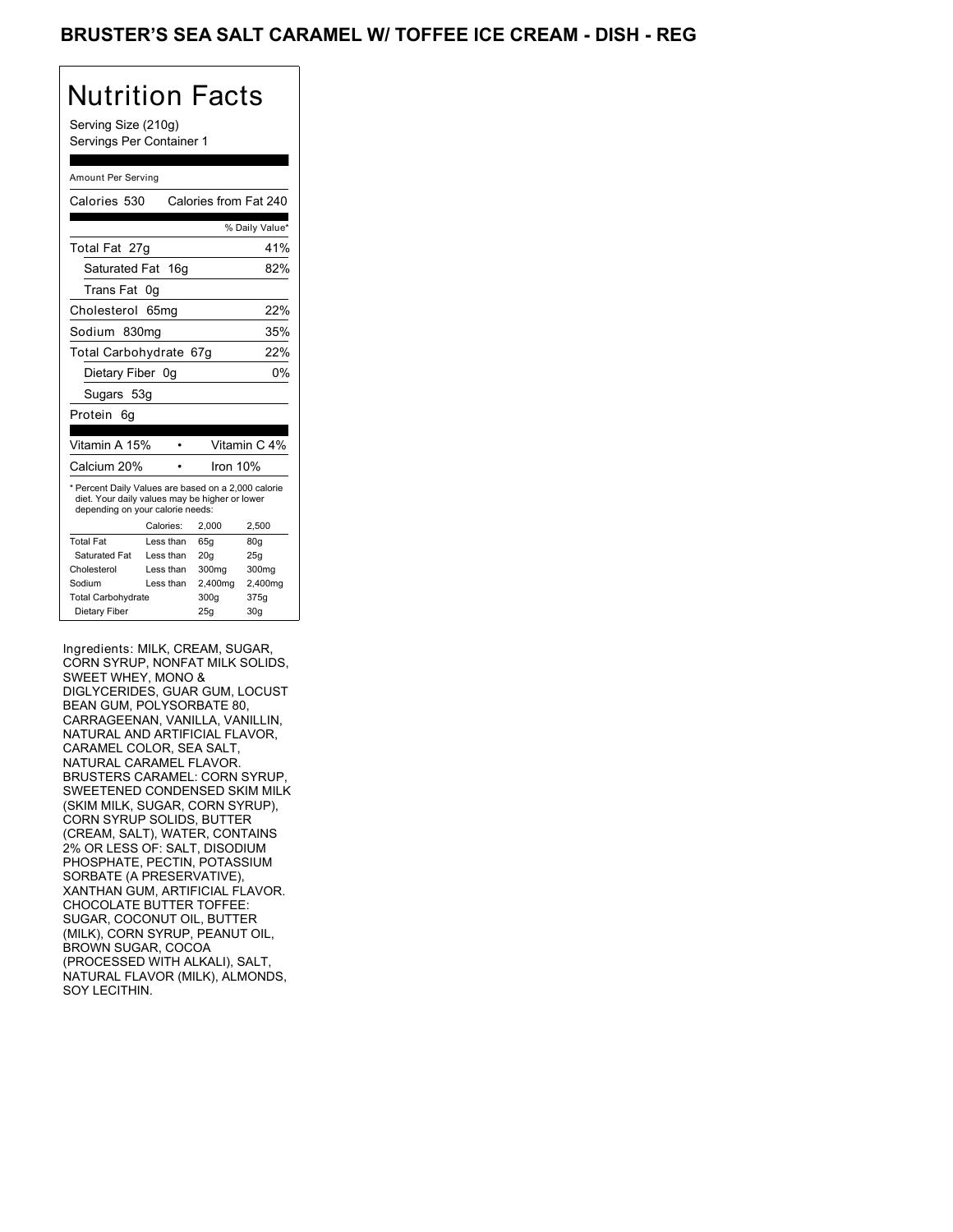# Nutrition Facts

Serving Size (280g) Servings Per Container 1

#### Amount Per Serving

| Calories 710                                                                                                                              |                  | Calories from Fat 320 |                 |
|-------------------------------------------------------------------------------------------------------------------------------------------|------------------|-----------------------|-----------------|
|                                                                                                                                           |                  |                       | % Daily Value*  |
| Total Fat 36g                                                                                                                             |                  |                       | 55%             |
| Saturated Fat 22g                                                                                                                         |                  |                       | 110%            |
| Trans Fat                                                                                                                                 | 0q               |                       |                 |
| Cholesterol                                                                                                                               | 85 <sub>mq</sub> |                       | 29%             |
| Sodium 1110mg                                                                                                                             |                  |                       | 46%             |
| Total Carbohydrate 90g                                                                                                                    |                  |                       | 30%             |
| Dietary Fiber 0q                                                                                                                          |                  |                       | 1%              |
| Sugars 70g                                                                                                                                |                  |                       |                 |
| Protein 7g                                                                                                                                |                  |                       |                 |
| Vitamin A 20%                                                                                                                             |                  |                       | Vitamin C 4%    |
| Calcium 25%                                                                                                                               |                  | Iron 15%              |                 |
| * Percent Daily Values are based on a 2,000 calorie<br>diet. Your daily values may be higher or lower<br>depending on your calorie needs: |                  |                       |                 |
|                                                                                                                                           | Calories:        | 2,000                 | 2,500           |
| <b>Total Fat</b>                                                                                                                          | Less than        | 65q                   | 80 <sub>g</sub> |
| Saturated Fat                                                                                                                             | Less than        | 20q                   | 25q             |
| Cholesterol                                                                                                                               | Less than        | 300mg                 | 300mg           |
| Sodium                                                                                                                                    | Less than        | 2,400mg               | 2,400mg         |
|                                                                                                                                           |                  |                       |                 |
| <b>Total Carbohydrate</b>                                                                                                                 |                  | 300g                  | 375g            |

Ingredients: MILK, CREAM, SUGAR, CORN SYRUP, NONFAT MILK SOLIDS, SWEET WHEY, MONO & DIGLYCERIDES, GUAR GUM, LOCUST BEAN GUM, POLYSORBATE 80, CARRAGEENAN, VANILLA, VANILLIN, NATURAL AND ARTIFICIAL FLAVOR, CARAMEL COLOR, SEA SALT, NATURAL CARAMEL FLAVOR. BRUSTERS CARAMEL: CORN SYRUP, SWEETENED CONDENSED SKIM MILK (SKIM MILK, SUGAR, CORN SYRUP), CORN SYRUP SOLIDS, BUTTER (CREAM, SALT), WATER, CONTAINS 2% OR LESS OF: SALT, DISODIUM PHOSPHATE, PECTIN, POTASSIUM SORBATE (A PRESERVATIVE), XANTHAN GUM, ARTIFICIAL FLAVOR. CHOCOLATE BUTTER TOFFEE: SUGAR, COCONUT OIL, BUTTER (MILK), CORN SYRUP, PEANUT OIL, BROWN SUGAR, COCOA (PROCESSED WITH ALKALI), SALT, NATURAL FLAVOR (MILK), ALMONDS, SOY LECITHIN.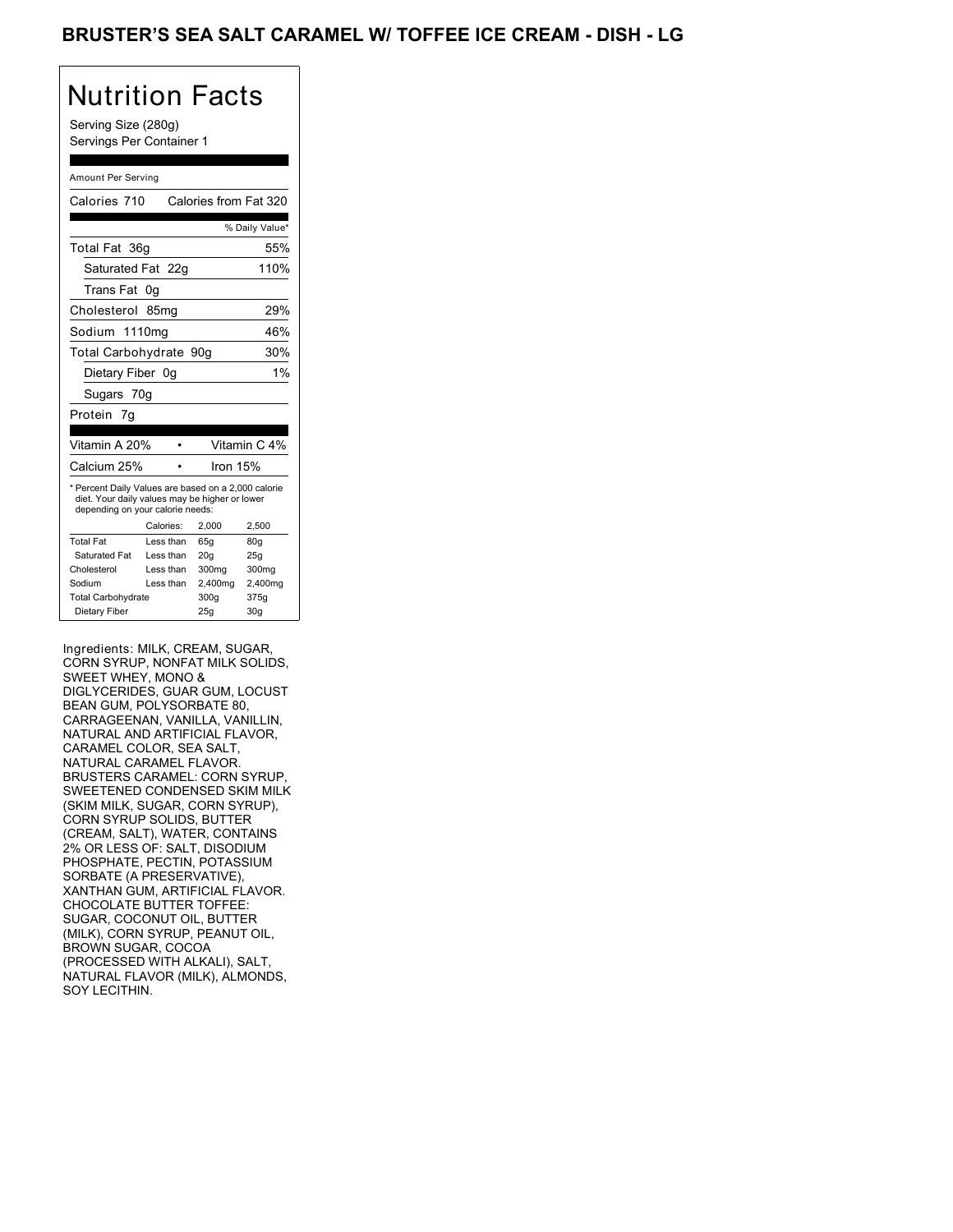### BRUSTER'S SEA SALT CARAMEL W/ TOFFEE ICE CREAM - SUGAR CONE - SM

| Nutrition Facts                                 | * P<br>di<br>d |
|-------------------------------------------------|----------------|
| Serving Size (153g)<br>Servings Per Container 1 | Tot<br>S<br>Ch |
| Amount Per Serving                              | So<br>Tot      |
| Calories from Fat 160<br>Calories 410           | D              |
| % Daily Value*                                  |                |
| 28%<br>Total Fat 18g                            |                |
| Saturated Fat 11g<br>55%                        |                |
| Trans Fat 0g                                    |                |
| 15%<br>Cholesterol 45mg                         |                |
| 24%<br>Sodium 570mg                             |                |
| 19%<br>Total Carbohydrate 57g                   |                |
| 0%<br>Dietary Fiber 0g                          |                |
| Sugars 38g                                      |                |
| Protein 4q                                      |                |
| Vitamin A 10%<br>Vitamin C 2%                   |                |
| Calcium 15%<br>Iron $10%$                       |                |

| * Percent Daily Values are based on a 2,000 calorie<br>diet. Your daily values may be higher or lower<br>depending on your calorie needs: |         |             |  |  |
|-------------------------------------------------------------------------------------------------------------------------------------------|---------|-------------|--|--|
| Calories:                                                                                                                                 | 2.000   | 2.500       |  |  |
| Less than                                                                                                                                 | 65q     | 80q         |  |  |
| Less than                                                                                                                                 | 20q     | 25q         |  |  |
| Less than                                                                                                                                 | 300mg   | 300mg       |  |  |
| Less than                                                                                                                                 | 2,400mg | 2,400mg     |  |  |
| <b>Total Carbohydrate</b>                                                                                                                 |         | 375g        |  |  |
| Dietary Fiber                                                                                                                             |         | 30q         |  |  |
|                                                                                                                                           |         | 300q<br>25q |  |  |

Ingredients: MILK, CREAM, SUGAR, CORN SYRUP, NONFAT MILK SOLIDS, SWEET WHEY, MONO & DIGLYCERIDES, GUAR GUM, LOCUST BEAN GUM, POLYSORBATE 80, CARRAGEENAN, VANILLA, VANILLIN, NATURAL AND ARTIFICIAL FLAVOR, CARAMEL COLOR, SEA SALT, NATURAL CARAMEL FLAVOR. BRUSTERS CARAMEL: CORN SYRUP, SWEETENED CONDENSED SKIM MILK (SKIM MILK, SUGAR, CORN SYRUP), CORN SYRUP SOLIDS, BUTTER (CREAM, SALT), WATER, CONTAINS 2% OR LESS OF: SALT, DISODIUM PHOSPHATE, PECTIN, POTASSIUM SORBATE (A PRESERVATIVE), XANTHAN GUM, ARTIFICIAL FLAVOR. CHOCOLATE BUTTER TOFFEE: SUGAR, COCONUT OIL, BUTTER (MILK), CORN SYRUP, PEANUT OIL, BROWN SUGAR, COCOA (PROCESSED WITH ALKALI), SALT, NATURAL FLAVOR (MILK), ALMONDS, SOY LECITHIN. SUGAR CONE: ENRICHED WHEAT FLOUR (ENRICHED WITH NIACIN, REDUCED IRON, THIAMIN MONONITRATE, RIBOFLAVIN, FOLIC ACID), TAPIOCA FLOUR, SUGAR, VEGETABLE SHORTENING (SOYBEAN AND/OR CANOLA OIL, MODIFIED PALM OIL, SOY LECITHIN, AND/OR PARTIALLY HYDROGENATED SOYBEAN OIL), OAT FIBER AND/OR VEGETABLE FIBER, SALT, CARAMEL COLOR, ARTIFICIAL FLAVOR, SOY LECITHIN.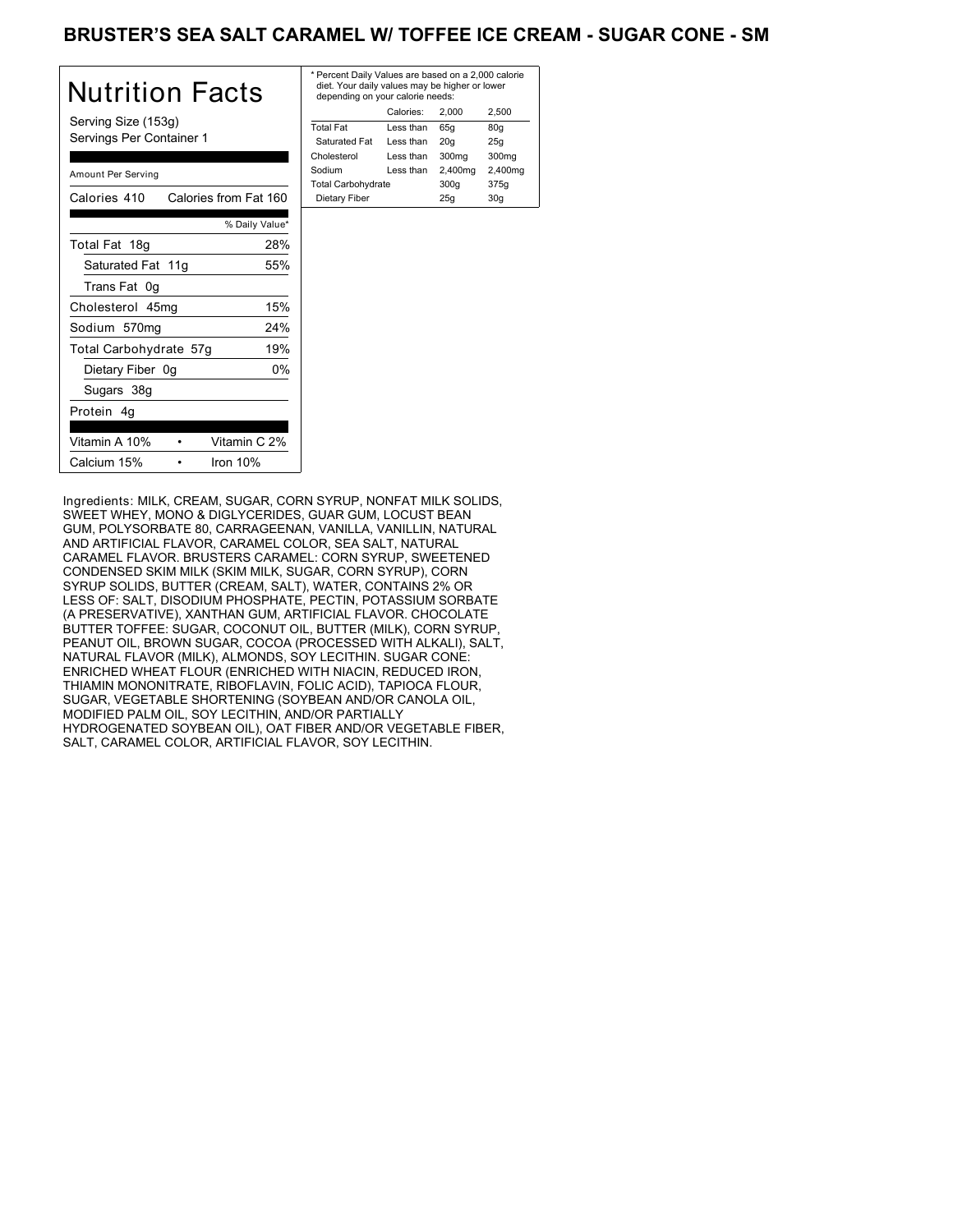### BRUSTER'S SEA SALT CARAMEL W/ TOFFEE ICE CREAM - SUGAR CONE - REG

| Nutrition Facts                                 | * P<br>di<br>d٥ |
|-------------------------------------------------|-----------------|
| Serving Size (223g)<br>Servings Per Container 1 | Tot<br>S<br>Ch  |
| Amount Per Serving                              | So<br>Tot       |
| Calories from Fat 240<br>Calories 580           | D               |
| % Daily Value*                                  |                 |
| 41%<br>Total Fat 27g                            |                 |
| 82%<br>Saturated Fat 16g                        |                 |
| Trans Fat 0g                                    |                 |
| 22%<br>Cholesterol 65mg                         |                 |
| 35%<br>Sodium 850mg                             |                 |
| 26%<br>Total Carbohydrate 79g                   |                 |
| 0%<br>Dietary Fiber 0g                          |                 |
| Sugars 56g                                      |                 |
| Protein 6g                                      |                 |
| Vitamin A 15%<br>Vitamin C 4%                   |                 |
| Calcium 20%<br>Iron $15%$                       |                 |

| * Percent Daily Values are based on a 2,000 calorie<br>diet. Your daily values may be higher or lower<br>depending on your calorie needs: |           |         |         |  |
|-------------------------------------------------------------------------------------------------------------------------------------------|-----------|---------|---------|--|
|                                                                                                                                           | Calories: | 2.000   | 2.500   |  |
| <b>Total Fat</b>                                                                                                                          | Less than | 65q     | 80q     |  |
| Saturated Fat                                                                                                                             | Less than | 20q     | 25q     |  |
| Cholesterol                                                                                                                               | Less than | 300mg   | 300mg   |  |
| Sodium                                                                                                                                    | Less than | 2,400mg | 2,400mg |  |
| <b>Total Carbohydrate</b>                                                                                                                 |           | 300q    | 375g    |  |
| Dietary Fiber                                                                                                                             |           | 25q     | 30q     |  |
|                                                                                                                                           |           |         |         |  |

Ingredients: MILK, CREAM, SUGAR, CORN SYRUP, NONFAT MILK SOLIDS, SWEET WHEY, MONO & DIGLYCERIDES, GUAR GUM, LOCUST BEAN GUM, POLYSORBATE 80, CARRAGEENAN, VANILLA, VANILLIN, NATURAL AND ARTIFICIAL FLAVOR, CARAMEL COLOR, SEA SALT, NATURAL CARAMEL FLAVOR. BRUSTERS CARAMEL: CORN SYRUP, SWEETENED CONDENSED SKIM MILK (SKIM MILK, SUGAR, CORN SYRUP), CORN SYRUP SOLIDS, BUTTER (CREAM, SALT), WATER, CONTAINS 2% OR LESS OF: SALT, DISODIUM PHOSPHATE, PECTIN, POTASSIUM SORBATE (A PRESERVATIVE), XANTHAN GUM, ARTIFICIAL FLAVOR. CHOCOLATE BUTTER TOFFEE: SUGAR, COCONUT OIL, BUTTER (MILK), CORN SYRUP, PEANUT OIL, BROWN SUGAR, COCOA (PROCESSED WITH ALKALI), SALT, NATURAL FLAVOR (MILK), ALMONDS, SOY LECITHIN. SUGAR CONE: ENRICHED WHEAT FLOUR (ENRICHED WITH NIACIN, REDUCED IRON, THIAMIN MONONITRATE, RIBOFLAVIN, FOLIC ACID), TAPIOCA FLOUR, SUGAR, VEGETABLE SHORTENING (SOYBEAN AND/OR CANOLA OIL, MODIFIED PALM OIL, SOY LECITHIN, AND/OR PARTIALLY HYDROGENATED SOYBEAN OIL), OAT FIBER AND/OR VEGETABLE FIBER, SALT, CARAMEL COLOR, ARTIFICIAL FLAVOR, SOY LECITHIN.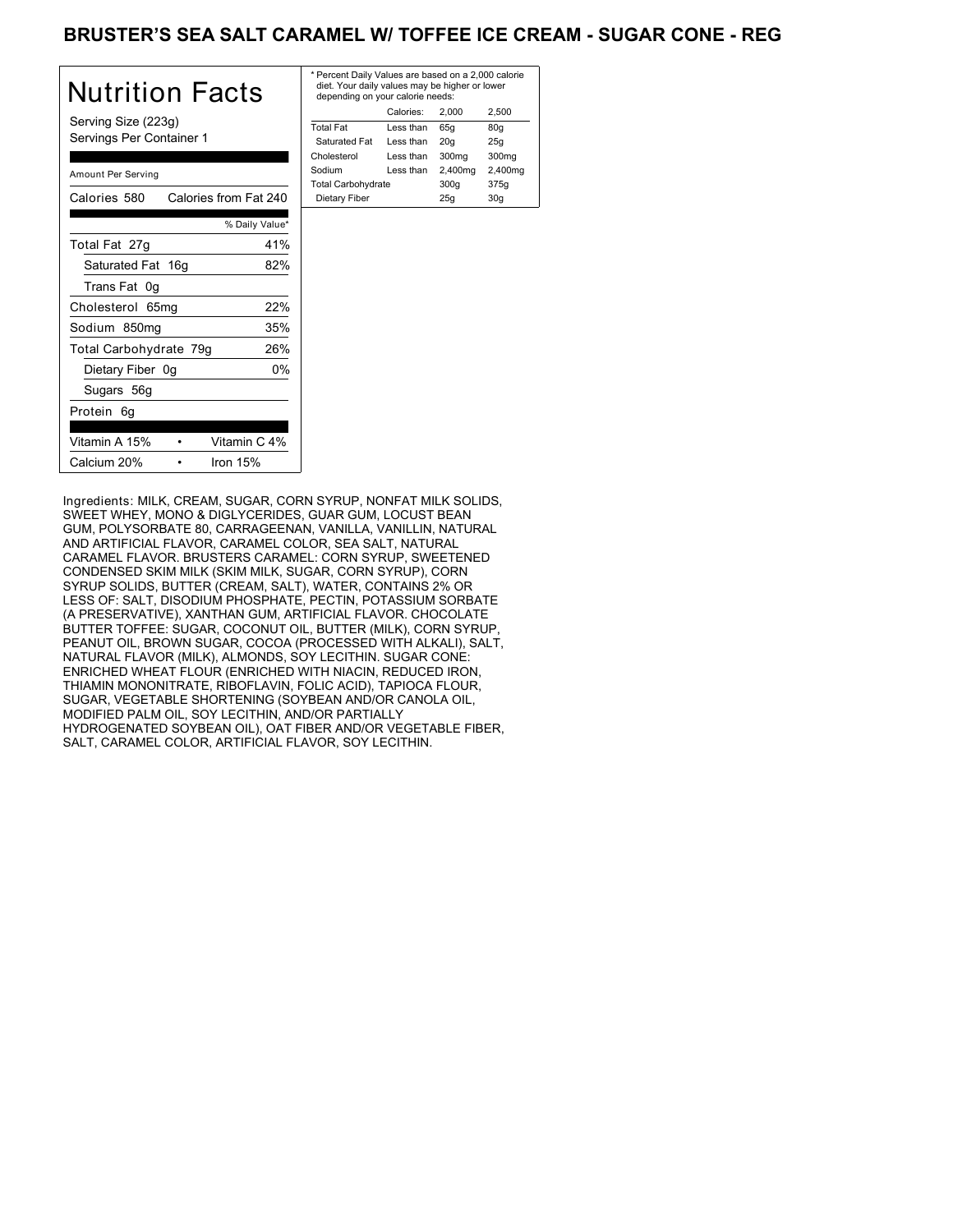### BRUSTER'S SEA SALT CARAMEL W/ TOFFEE ICE CREAM - SUGAR CONE - LG

| <b>Nutrition Facts</b>                          | * F<br>$\epsilon$ |
|-------------------------------------------------|-------------------|
| Serving Size (293g)<br>Servings Per Container 1 | Тc<br>Ś<br>Cł     |
| Amount Per Serving                              | So<br>Тc          |
| Calories 760 Calories from Fat 320              | Г                 |
| % Daily Value*                                  |                   |
| Total Fat 36g<br>55%                            |                   |
| 110%<br>Saturated Fat 22g                       |                   |
| Trans Fat 0g                                    |                   |
| 29%<br>Cholesterol 85mg                         |                   |
| Sodium 1130mg<br>47%                            |                   |
| Total Carbohydrate 102g<br>34%                  |                   |
| $1\%$<br>Dietary Fiber 0g                       |                   |
| Sugars 73g                                      |                   |
| Protein 8g                                      |                   |
| Vitamin C 4%<br>Vitamin A 20%                   |                   |
| Calcium 25%<br>Iron $15%$                       |                   |

| * Percent Daily Values are based on a 2,000 calorie<br>diet. Your daily values may be higher or lower<br>depending on your calorie needs: |           |         |         |  |
|-------------------------------------------------------------------------------------------------------------------------------------------|-----------|---------|---------|--|
|                                                                                                                                           | Calories: | 2.000   | 2.500   |  |
| <b>Total Fat</b>                                                                                                                          | Less than | 65q     | 80q     |  |
| Saturated Fat                                                                                                                             | Less than | 20q     | 25q     |  |
| Cholesterol                                                                                                                               | Less than | 300mg   | 300mg   |  |
| Sodium                                                                                                                                    | Less than | 2,400mg | 2,400mg |  |
| <b>Total Carbohydrate</b>                                                                                                                 |           | 300q    | 375g    |  |
| Dietary Fiber                                                                                                                             |           | 25q     | 30q     |  |
|                                                                                                                                           |           |         |         |  |

Ingredients: MILK, CREAM, SUGAR, CORN SYRUP, NONFAT MILK SOLIDS, SWEET WHEY, MONO & DIGLYCERIDES, GUAR GUM, LOCUST BEAN GUM, POLYSORBATE 80, CARRAGEENAN, VANILLA, VANILLIN, NATURAL AND ARTIFICIAL FLAVOR, CARAMEL COLOR, SEA SALT, NATURAL CARAMEL FLAVOR. BRUSTERS CARAMEL: CORN SYRUP, SWEETENED CONDENSED SKIM MILK (SKIM MILK, SUGAR, CORN SYRUP), CORN SYRUP SOLIDS, BUTTER (CREAM, SALT), WATER, CONTAINS 2% OR LESS OF: SALT, DISODIUM PHOSPHATE, PECTIN, POTASSIUM SORBATE (A PRESERVATIVE), XANTHAN GUM, ARTIFICIAL FLAVOR. CHOCOLATE BUTTER TOFFEE: SUGAR, COCONUT OIL, BUTTER (MILK), CORN SYRUP, PEANUT OIL, BROWN SUGAR, COCOA (PROCESSED WITH ALKALI), SALT, NATURAL FLAVOR (MILK), ALMONDS, SOY LECITHIN. SUGAR CONE: ENRICHED WHEAT FLOUR (ENRICHED WITH NIACIN, REDUCED IRON, THIAMIN MONONITRATE, RIBOFLAVIN, FOLIC ACID), TAPIOCA FLOUR, SUGAR, VEGETABLE SHORTENING (SOYBEAN AND/OR CANOLA OIL, MODIFIED PALM OIL, SOY LECITHIN, AND/OR PARTIALLY HYDROGENATED SOYBEAN OIL), OAT FIBER AND/OR VEGETABLE FIBER, SALT, CARAMEL COLOR, ARTIFICIAL FLAVOR, SOY LECITHIN.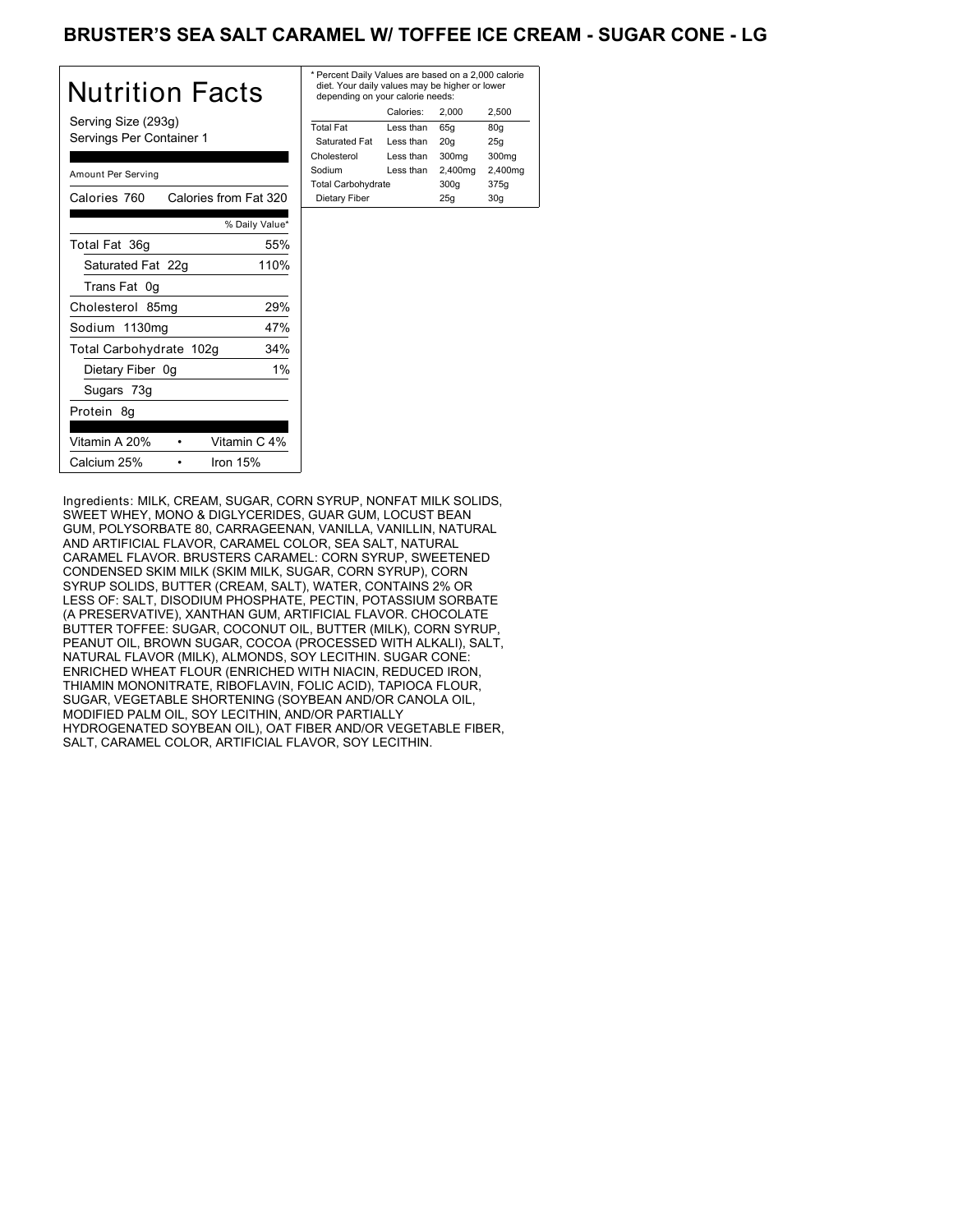### BRUSTER'S SEA SALT CARAMEL W/ TOFFEE ICE CREAM - CAKE CONE - SM

| Nutrition Facts                                 | * P<br>d<br>d |
|-------------------------------------------------|---------------|
| Serving Size (146g)<br>Servings Per Container 1 | To<br>S<br>Ch |
| Amount Per Serving                              | So<br>Τo      |
| Calories 380<br>Calories from Fat 160           | D             |
| % Daily Value*                                  |               |
| Total Fat 18g<br>28%                            |               |
| Saturated Fat 11g<br>55%                        |               |
| Trans Fat 0g                                    |               |
| 15%<br>Cholesterol 45mg                         |               |
| 24%<br>Sodium 560mg                             |               |
| 17%<br>Total Carbohydrate 50g                   |               |
| Dietary Fiber 0g<br>0%                          |               |
| Sugars 35g                                      |               |
| Protein 4g                                      |               |
| Vitamin A 10%<br>Vitamin C 2%                   |               |
| Calcium 10%<br>Iron $10%$                       |               |

| * Percent Daily Values are based on a 2,000 calorie<br>diet. Your daily values may be higher or lower<br>depending on your calorie needs: |           |         |         |  |
|-------------------------------------------------------------------------------------------------------------------------------------------|-----------|---------|---------|--|
|                                                                                                                                           | Calories: | 2.000   | 2.500   |  |
| <b>Total Fat</b>                                                                                                                          | Less than | 65q     | 80q     |  |
| Saturated Fat                                                                                                                             | Less than | 20q     | 25q     |  |
| Cholesterol                                                                                                                               | Less than | 300mg   | 300mg   |  |
| Sodium                                                                                                                                    | Less than | 2,400mg | 2,400mg |  |
| <b>Total Carbohydrate</b>                                                                                                                 |           | 300q    | 375g    |  |
| Dietary Fiber                                                                                                                             |           | 25q     | 30q     |  |
|                                                                                                                                           |           |         |         |  |

Ingredients: MILK, CREAM, SUGAR, CORN SYRUP, NONFAT MILK SOLIDS, SWEET WHEY, MONO & DIGLYCERIDES, GUAR GUM, LOCUST BEAN GUM, POLYSORBATE 80, CARRAGEENAN, VANILLA, VANILLIN, NATURAL AND ARTIFICIAL FLAVOR, CARAMEL COLOR, SEA SALT, NATURAL CARAMEL FLAVOR. BRUSTERS CARAMEL: CORN SYRUP, SWEETENED CONDENSED SKIM MILK (SKIM MILK, SUGAR, CORN SYRUP), CORN SYRUP SOLIDS, BUTTER (CREAM, SALT), WATER, CONTAINS 2% OR LESS OF: SALT, DISODIUM PHOSPHATE, PECTIN, POTASSIUM SORBATE (A PRESERVATIVE), XANTHAN GUM, ARTIFICIAL FLAVOR. CHOCOLATE BUTTER TOFFEE: SUGAR, COCONUT OIL, BUTTER (MILK), CORN SYRUP, PEANUT OIL, BROWN SUGAR, COCOA (PROCESSED WITH ALKALI), SALT, NATURAL FLAVOR (MILK), ALMONDS, SOY LECITHIN. CAKE CONE: ENRICHED WHEAT FLOUR (ENRICHED WITH NIACIN, REDUCED IRON, THIAMIN MONONITRATE, RIBOFLAVIN, FOLIC ACID), TAPIOCA FLOUR, SUGAR, VEGETABLE OIL SHORTENING (SOYBEAN AND/OR CANOLA OIL, MODIFIED PALM OIL, SOY LECITHIN, AND/OR PARTIALLY HYDROGENATED SOYBEAN OIL), LEAVENING (SODIUM BICARBONATE, AMMONIUM BICARBONATE), SALT, NATURAL FLAVOR, ANNATTO (VEGETABLE COLOR).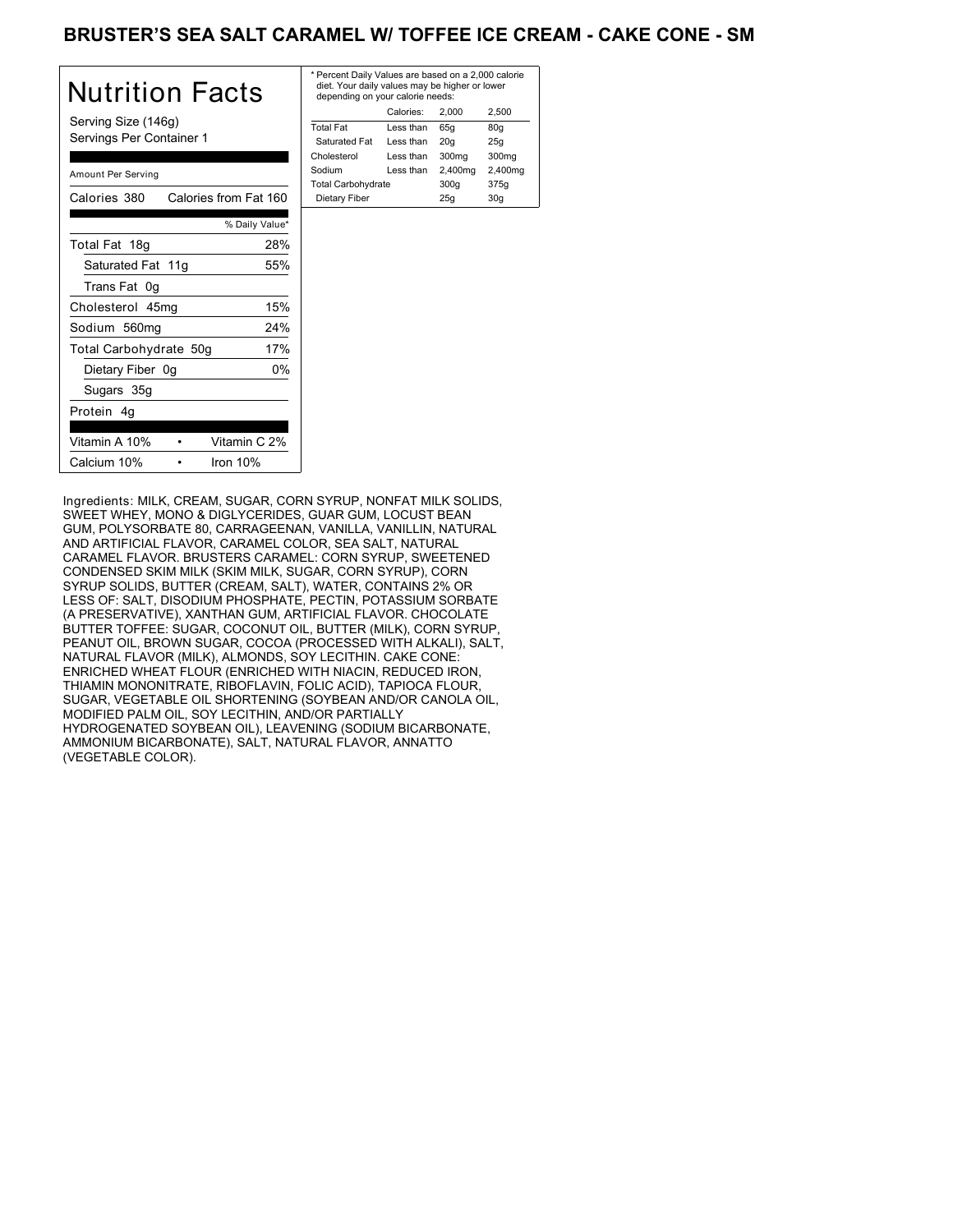### BRUSTER'S SEA SALT CARAMEL W/ TOFFEE ICE CREAM - CAKE CONE - REG

| Nutrition Facts                                 | * P<br>d<br>d |
|-------------------------------------------------|---------------|
| Serving Size (216g)<br>Servings Per Container 1 | To<br>S<br>Ch |
| Amount Per Serving                              | So<br>Τo      |
| Calories 560<br>Calories from Fat 240           | D             |
| % Daily Value*                                  |               |
| 41%<br>Total Fat 27g                            |               |
| Saturated Fat 16g<br>82%                        |               |
| Trans Fat 0g                                    |               |
| 22%<br>Cholesterol 65mg                         |               |
| 35%<br>Sodium 840mg                             |               |
| 24%<br>Total Carbohydrate 72g                   |               |
| Dietary Fiber 0g<br>0%                          |               |
| Sugars 53g                                      |               |
| Protein 6g                                      |               |
| Vitamin C 4%<br>Vitamin A 15%                   |               |
| Calcium 20%<br>Iron $15%$                       |               |

| * Percent Daily Values are based on a 2,000 calorie<br>diet. Your daily values may be higher or lower<br>depending on your calorie needs: |           |                   |         |
|-------------------------------------------------------------------------------------------------------------------------------------------|-----------|-------------------|---------|
|                                                                                                                                           | Calories: | 2.000             | 2.500   |
| <b>Total Fat</b>                                                                                                                          | Less than | 65q               | 80q     |
| Saturated Fat                                                                                                                             | Less than | 20q               | 25q     |
| Cholesterol                                                                                                                               | Less than | 300 <sub>mg</sub> | 300mg   |
| Sodium                                                                                                                                    | Less than | 2,400mg           | 2,400mg |
| <b>Total Carbohydrate</b>                                                                                                                 |           | 300q              | 375g    |
| Dietary Fiber                                                                                                                             |           | 25q               | 30q     |
|                                                                                                                                           |           |                   |         |

Ingredients: MILK, CREAM, SUGAR, CORN SYRUP, NONFAT MILK SOLIDS, SWEET WHEY, MONO & DIGLYCERIDES, GUAR GUM, LOCUST BEAN GUM, POLYSORBATE 80, CARRAGEENAN, VANILLA, VANILLIN, NATURAL AND ARTIFICIAL FLAVOR, CARAMEL COLOR, SEA SALT, NATURAL CARAMEL FLAVOR. BRUSTERS CARAMEL: CORN SYRUP, SWEETENED CONDENSED SKIM MILK (SKIM MILK, SUGAR, CORN SYRUP), CORN SYRUP SOLIDS, BUTTER (CREAM, SALT), WATER, CONTAINS 2% OR LESS OF: SALT, DISODIUM PHOSPHATE, PECTIN, POTASSIUM SORBATE (A PRESERVATIVE), XANTHAN GUM, ARTIFICIAL FLAVOR. CHOCOLATE BUTTER TOFFEE: SUGAR, COCONUT OIL, BUTTER (MILK), CORN SYRUP, PEANUT OIL, BROWN SUGAR, COCOA (PROCESSED WITH ALKALI), SALT, NATURAL FLAVOR (MILK), ALMONDS, SOY LECITHIN. CAKE CONE: ENRICHED WHEAT FLOUR (ENRICHED WITH NIACIN, REDUCED IRON, THIAMIN MONONITRATE, RIBOFLAVIN, FOLIC ACID), TAPIOCA FLOUR, SUGAR, VEGETABLE OIL SHORTENING (SOYBEAN AND/OR CANOLA OIL, MODIFIED PALM OIL, SOY LECITHIN, AND/OR PARTIALLY HYDROGENATED SOYBEAN OIL), LEAVENING (SODIUM BICARBONATE, AMMONIUM BICARBONATE), SALT, NATURAL FLAVOR, ANNATTO (VEGETABLE COLOR).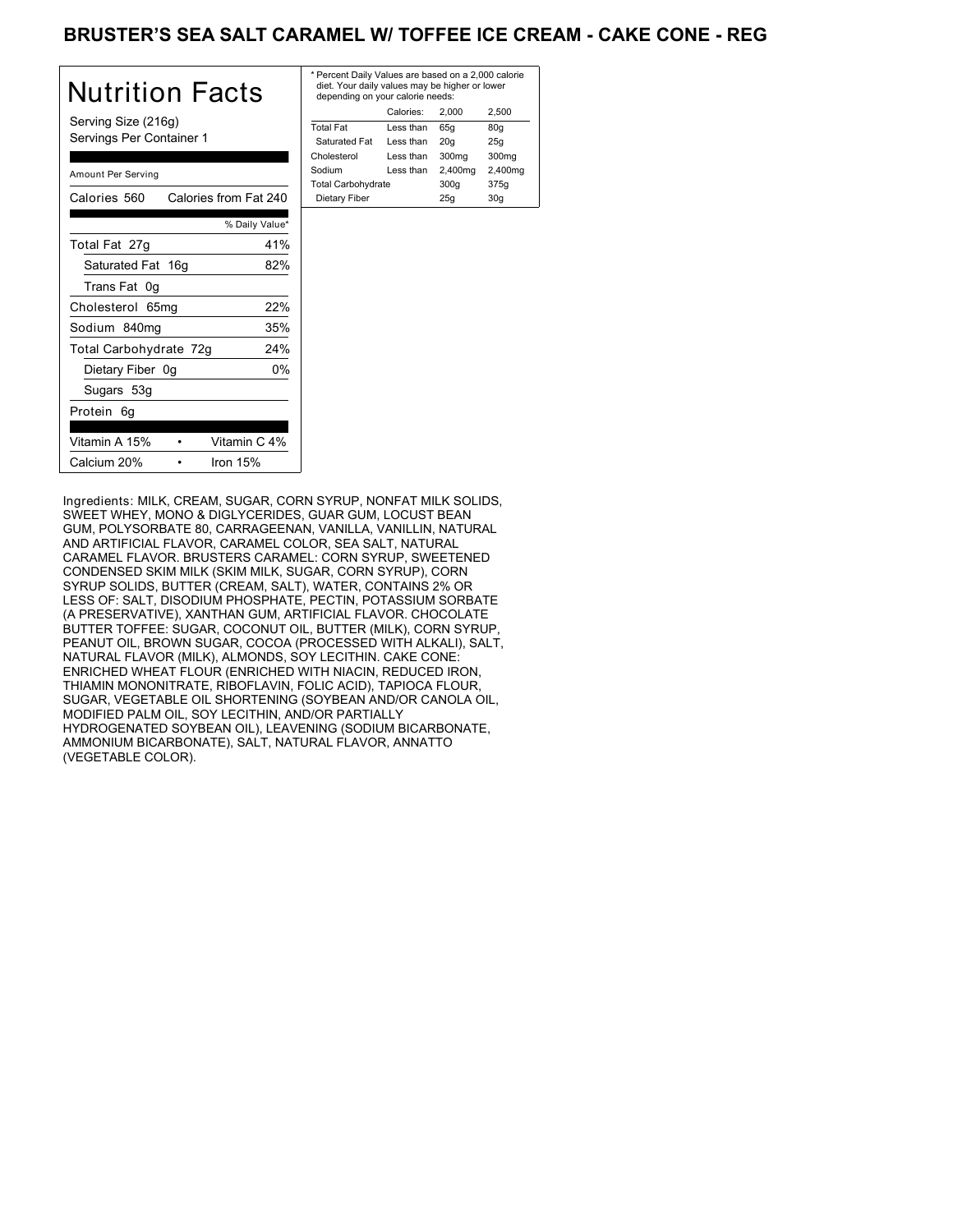### BRUSTER'S SEA SALT CARAMEL W/ TOFFEE ICE CREAM - CAKE CONE - LG

| Nutrition Facts                                 | * F<br>$\epsilon$ |
|-------------------------------------------------|-------------------|
| Serving Size (286g)<br>Servings Per Container 1 | Тc<br>Ś<br>Cł     |
| Amount Per Serving                              | Sc<br>Тc          |
| Calories 730<br>Calories from Fat 320           | Г                 |
| % Daily Value*                                  |                   |
| Total Fat 36g<br>55%                            |                   |
| 110%<br>Saturated Fat 22g                       |                   |
| Trans Fat 0g                                    |                   |
| 29%<br>Cholesterol 85mg                         |                   |
| 47%<br>Sodium 1120mg                            |                   |
| 32%<br>Total Carbohydrate 95g                   |                   |
| Dietary Fiber 0g<br>$1\%$                       |                   |
| Sugars 70g                                      |                   |
| Protein 8g                                      |                   |
| Vitamin C 4%<br>Vitamin A 20%                   |                   |
| Calcium 25%<br>Iron $15%$                       |                   |

| * Percent Daily Values are based on a 2,000 calorie<br>diet. Your daily values may be higher or lower<br>depending on your calorie needs: |           |         |         |
|-------------------------------------------------------------------------------------------------------------------------------------------|-----------|---------|---------|
|                                                                                                                                           | Calories: | 2.000   | 2.500   |
| <b>Total Fat</b>                                                                                                                          | Less than | 65q     | 80q     |
| Saturated Fat                                                                                                                             | Less than | 20q     | 25q     |
| Cholesterol                                                                                                                               | Less than | 300mg   | 300mg   |
| Sodium                                                                                                                                    | Less than | 2,400mg | 2,400mg |
| <b>Total Carbohydrate</b>                                                                                                                 |           | 300q    | 375g    |
| Dietary Fiber                                                                                                                             |           | 25q     | 30q     |

Ingredients: MILK, CREAM, SUGAR, CORN SYRUP, NONFAT MILK SOLIDS, SWEET WHEY, MONO & DIGLYCERIDES, GUAR GUM, LOCUST BEAN GUM, POLYSORBATE 80, CARRAGEENAN, VANILLA, VANILLIN, NATURAL AND ARTIFICIAL FLAVOR, CARAMEL COLOR, SEA SALT, NATURAL CARAMEL FLAVOR. BRUSTERS CARAMEL: CORN SYRUP, SWEETENED CONDENSED SKIM MILK (SKIM MILK, SUGAR, CORN SYRUP), CORN SYRUP SOLIDS, BUTTER (CREAM, SALT), WATER, CONTAINS 2% OR LESS OF: SALT, DISODIUM PHOSPHATE, PECTIN, POTASSIUM SORBATE (A PRESERVATIVE), XANTHAN GUM, ARTIFICIAL FLAVOR. CHOCOLATE BUTTER TOFFEE: SUGAR, COCONUT OIL, BUTTER (MILK), CORN SYRUP, PEANUT OIL, BROWN SUGAR, COCOA (PROCESSED WITH ALKALI), SALT, NATURAL FLAVOR (MILK), ALMONDS, SOY LECITHIN. CAKE CONE: ENRICHED WHEAT FLOUR (ENRICHED WITH NIACIN, REDUCED IRON, THIAMIN MONONITRATE, RIBOFLAVIN, FOLIC ACID), TAPIOCA FLOUR, SUGAR, VEGETABLE OIL SHORTENING (SOYBEAN AND/OR CANOLA OIL, MODIFIED PALM OIL, SOY LECITHIN, AND/OR PARTIALLY HYDROGENATED SOYBEAN OIL), LEAVENING (SODIUM BICARBONATE, AMMONIUM BICARBONATE), SALT, NATURAL FLAVOR, ANNATTO (VEGETABLE COLOR).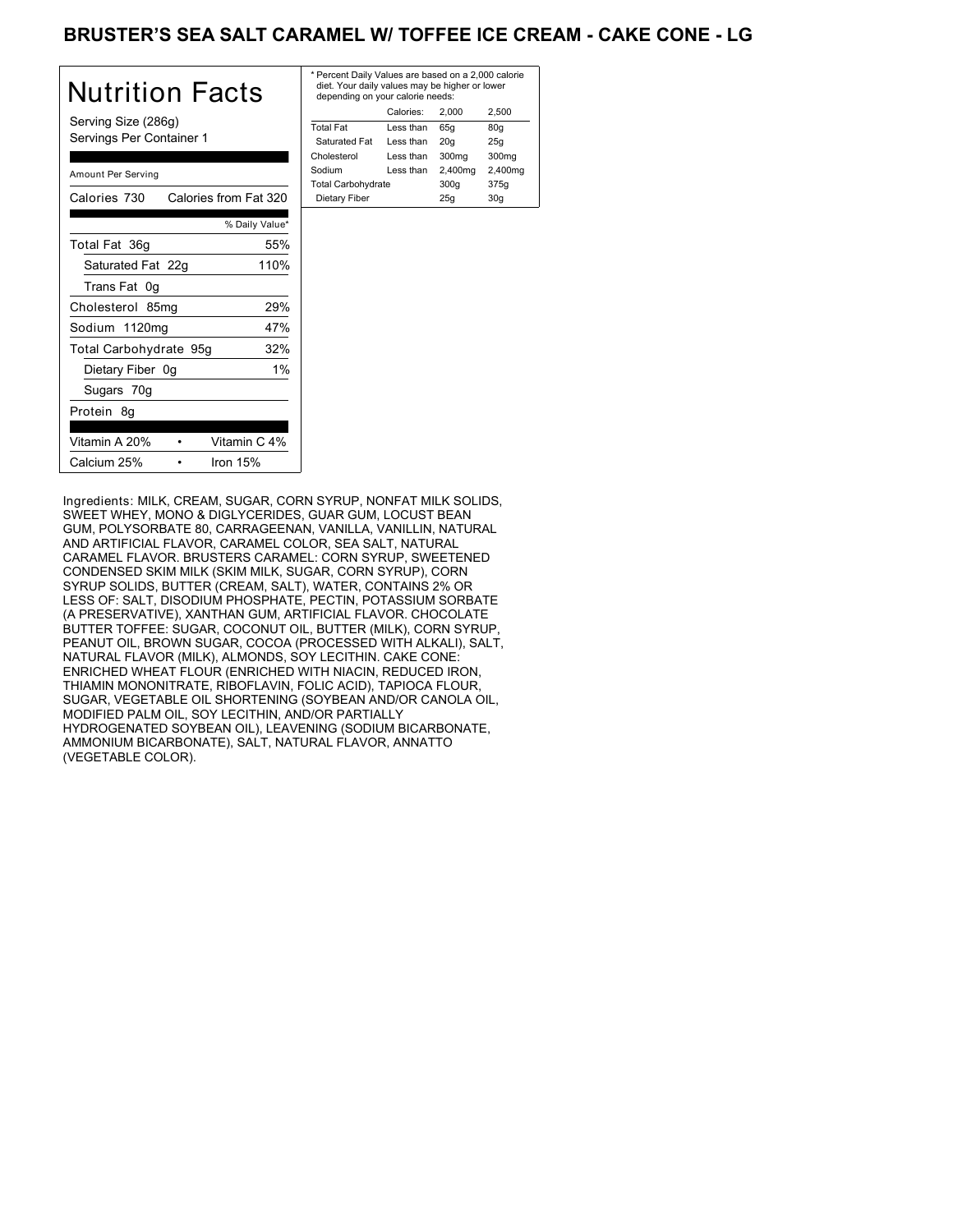#### BRUSTER'S SEA SALT CARAMEL W/ TOFFEE ICE CREAM - WAFFLE CONE - SM

| Nutrition Facts                                 | * Pe<br>die<br>de |
|-------------------------------------------------|-------------------|
| Serving Size (170g)<br>Servings Per Container 1 | Tota<br>Sa<br>Cho |
| Amount Per Serving                              | Sod<br>Tota       |
| Calories from Fat 190<br>Calories 480           | D <sub>i</sub>    |
| % Daily Value*                                  |                   |
| Total Fat 21g<br>32%                            |                   |
| Saturated Fat 12g<br>59%                        |                   |
| Trans Fat 0g                                    |                   |
| 17%<br>Cholesterol 50mg                         |                   |
| 23%<br>Sodium 550mg                             |                   |
| Total Carbohydrate 68g<br>23%                   |                   |
| 0%<br>Dietary Fiber 0g                          |                   |
| Sugars 45g                                      |                   |
| Protein 5q                                      |                   |
| Vitamin A 10%<br>Vitamin C 2%                   |                   |
| Calcium 10%<br>Iron $10%$                       |                   |

| * Percent Daily Values are based on a 2,000 calorie<br>diet. Your daily values may be higher or lower<br>depending on your calorie needs: |           |         |                   |
|-------------------------------------------------------------------------------------------------------------------------------------------|-----------|---------|-------------------|
|                                                                                                                                           | Calories: | 2.000   | 2.500             |
| <b>Total Fat</b>                                                                                                                          | Less than | 65q     | 80q               |
| Saturated Fat                                                                                                                             | Less than | 20q     | 25q               |
| Cholesterol                                                                                                                               | Less than | 300mg   | 300 <sub>mq</sub> |
| Sodium                                                                                                                                    | Less than | 2,400mg | 2,400mg           |
| <b>Total Carbohydrate</b>                                                                                                                 |           | 300q    | 375g              |
| Dietary Fiber                                                                                                                             |           | 25q     | 30q               |
|                                                                                                                                           |           |         |                   |

Ingredients: MILK, CREAM, SUGAR, CORN SYRUP, NONFAT MILK SOLIDS, SWEET WHEY, MONO & DIGLYCERIDES, GUAR GUM, LOCUST BEAN GUM, POLYSORBATE 80, CARRAGEENAN, VANILLA, VANILLIN, NATURAL AND ARTIFICIAL FLAVOR, CARAMEL COLOR, SEA SALT, NATURAL CARAMEL FLAVOR. BRUSTERS CARAMEL: CORN SYRUP, SWEETENED CONDENSED SKIM MILK (SKIM MILK, SUGAR, CORN SYRUP), CORN SYRUP SOLIDS, BUTTER (CREAM, SALT), WATER, CONTAINS 2% OR LESS OF: SALT, DISODIUM PHOSPHATE, PECTIN, POTASSIUM SORBATE (A PRESERVATIVE), XANTHAN GUM, ARTIFICIAL FLAVOR. CHOCOLATE BUTTER TOFFEE: SUGAR, COCONUT OIL, BUTTER (MILK), CORN SYRUP, PEANUT OIL, BROWN SUGAR, COCOA (PROCESSED WITH ALKALI), SALT, NATURAL FLAVOR (MILK), ALMONDS, SOY LECITHIN. WAFFLE CONE: ENRICHED BLEACHED WHEAT FLOUR (ENRICHED WITH NIACIN, REDUCED IRON, THIAMIN MONONITRATE, RIBOFLAVIN, FOLIC ACID), SUGAR, VEGETABLE SHORTENING (PARTIALLY HYDROGENATED SOYBEAN AND COTTONSEED OILS), WHOLE EGG, ARTIFICIAL FLAVOR (INCLUDING MALTODEXTRIN, MODIFIED CORNSTARCH, BUTTER, BUTTERMILK), DEXTROSE, SOY LECITHIN, ARTIFICIAL VANILLA FLAVOR.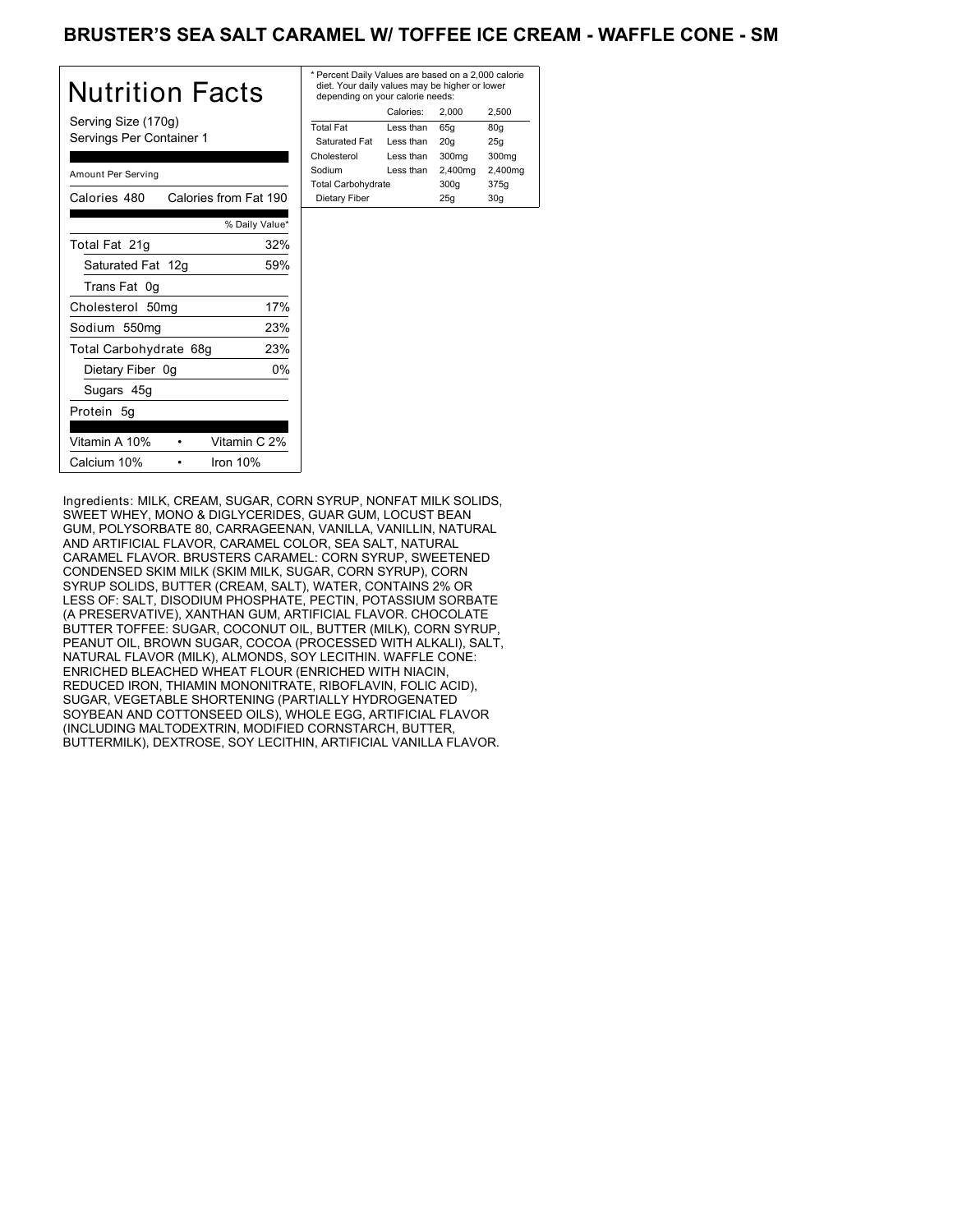### BRUSTER'S SEA SALT CARAMEL W/ TOFFEE ICE CREAM - WAFFLE CONE - REG

| Nutrition Facts                                 | * P<br>d<br>d |
|-------------------------------------------------|---------------|
| Serving Size (240g)<br>Servings Per Container 1 | Tσ<br>S<br>Ch |
| Amount Per Serving                              | So<br>To      |
| Calories 660 Calories from Fat 270              | D             |
| % Daily Value*                                  |               |
| Total Fat 30g<br>46%                            |               |
| Saturated Fat 17g<br>86%                        |               |
| Trans Fat 0g                                    |               |
| 24%<br>Cholesterol 75mg                         |               |
| 35%<br>Sodium 830mg                             |               |
| 30%<br>Total Carbohydrate 90g                   |               |
| 0%<br>Dietary Fiber 0g                          |               |
| Sugars 63g                                      |               |
| Protein 7g                                      |               |
| Vitamin A 15%<br>Vitamin C 4%                   |               |
| Calcium 20%<br>Iron $15%$                       |               |

| * Percent Daily Values are based on a 2,000 calorie<br>diet. Your daily values may be higher or lower<br>depending on your calorie needs: |         |                   |  |
|-------------------------------------------------------------------------------------------------------------------------------------------|---------|-------------------|--|
| Calories:                                                                                                                                 | 2.000   | 2.500             |  |
| Less than                                                                                                                                 | 65q     | 80q               |  |
| Less than                                                                                                                                 | 20q     | 25q               |  |
| Less than                                                                                                                                 | 300mg   | 300 <sub>mq</sub> |  |
| Less than                                                                                                                                 | 2,400mg | 2,400mg           |  |
| <b>Total Carbohydrate</b>                                                                                                                 |         | 375g              |  |
|                                                                                                                                           | 25q     | 30q               |  |
|                                                                                                                                           |         | 300q              |  |

Ingredients: MILK, CREAM, SUGAR, CORN SYRUP, NONFAT MILK SOLIDS, SWEET WHEY, MONO & DIGLYCERIDES, GUAR GUM, LOCUST BEAN GUM, POLYSORBATE 80, CARRAGEENAN, VANILLA, VANILLIN, NATURAL AND ARTIFICIAL FLAVOR, CARAMEL COLOR, SEA SALT, NATURAL CARAMEL FLAVOR. BRUSTERS CARAMEL: CORN SYRUP, SWEETENED CONDENSED SKIM MILK (SKIM MILK, SUGAR, CORN SYRUP), CORN SYRUP SOLIDS, BUTTER (CREAM, SALT), WATER, CONTAINS 2% OR LESS OF: SALT, DISODIUM PHOSPHATE, PECTIN, POTASSIUM SORBATE (A PRESERVATIVE), XANTHAN GUM, ARTIFICIAL FLAVOR. CHOCOLATE BUTTER TOFFEE: SUGAR, COCONUT OIL, BUTTER (MILK), CORN SYRUP, PEANUT OIL, BROWN SUGAR, COCOA (PROCESSED WITH ALKALI), SALT, NATURAL FLAVOR (MILK), ALMONDS, SOY LECITHIN. WAFFLE CONE: ENRICHED BLEACHED WHEAT FLOUR (ENRICHED WITH NIACIN, REDUCED IRON, THIAMIN MONONITRATE, RIBOFLAVIN, FOLIC ACID), SUGAR, VEGETABLE SHORTENING (PARTIALLY HYDROGENATED SOYBEAN AND COTTONSEED OILS), WHOLE EGG, ARTIFICIAL FLAVOR (INCLUDING MALTODEXTRIN, MODIFIED CORNSTARCH, BUTTER, BUTTERMILK), DEXTROSE, SOY LECITHIN, ARTIFICIAL VANILLA FLAVOR.